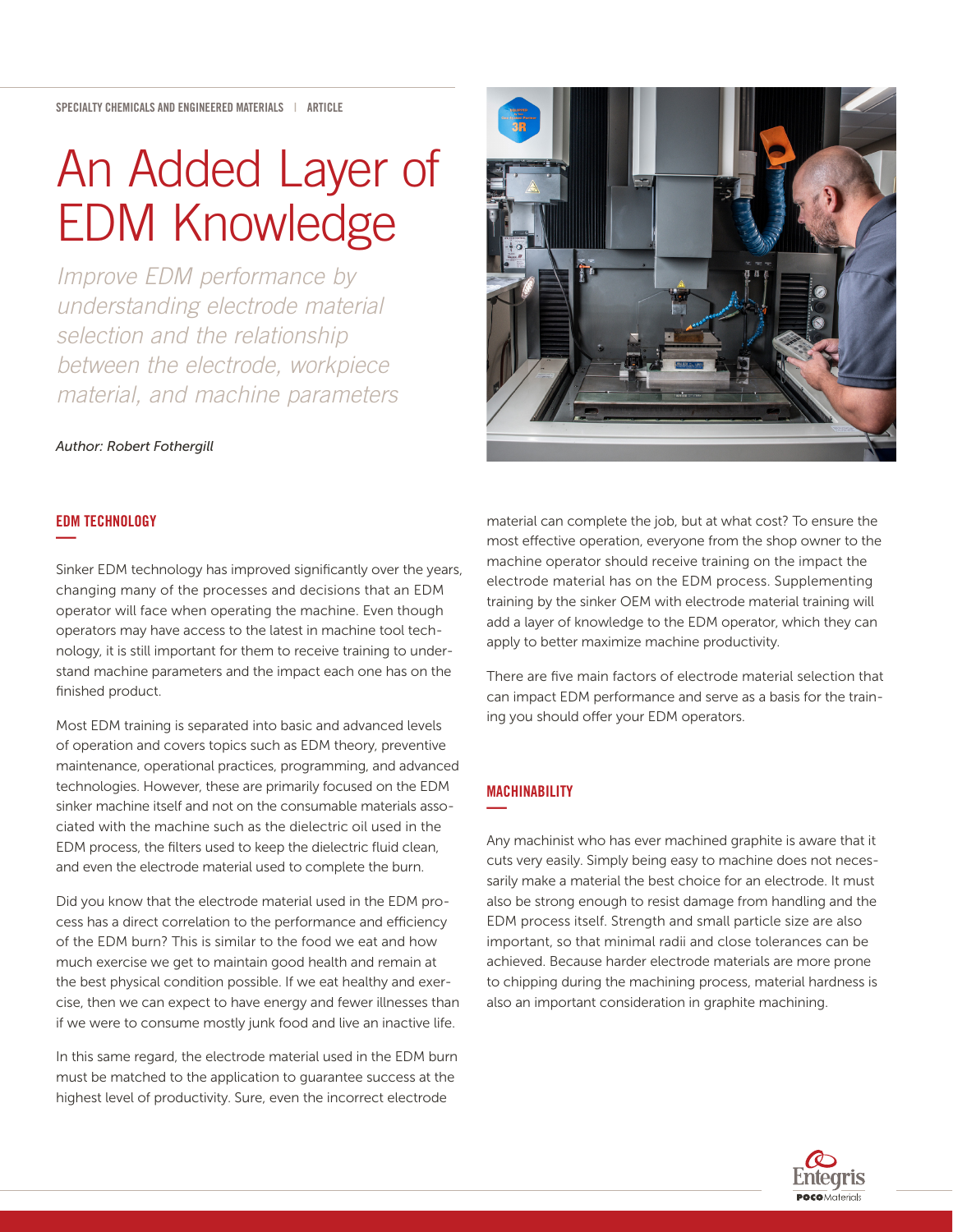#### METAL REMOVAL RATE (MRR) **—**

MRR is usually expressed as cubic millimeters per hour (mm<sup>3</sup>/hr) or cubic inches per hour (in<sup>3</sup>/hr), but could just as realistically be expressed as dollars per hour (\$/hr). Achieving an efficient MRR is not simply a matter of having the right machine settings, it also involves direct energy dissipated in the EDM process. Graphite is generally much more efficient than metallic electrodes, however metal removal rates vary widely between graphite types. With the proper electrode material/work metal/application combination, MRR can be maximized.

#### WEAR RESISTANCE **—**

There are four types of electrode wear: volumetric, corner, end, and side. Of the four, corner wear appears to be the most important since the contours of the final cut are determined by the electrode's ability to resist the erosion of its corners and edges. It follows that if an electrode can successfully resist erosion at its most vulnerable points, then overall wear will be minimized, and maximum electrode life achieved. Electrode erosion cannot be prevented, but it can be minimized by choosing the proper electrode material/work metal combination and machining at the optimum settings.

The ability of any electrode to produce and maintain detail is directly related to its resistance to wear and its machinability. Minimizing corner wear requires choosing an electrode material that combines high strength with high temperature resistance.

### SURFACE FINISH **—**

Fine surface finish is obtained with a combination of the proper electrode material, good flushing conditions, and the appropriate power supply settings. High frequency, low power, and orbiting produce the best finish because these conditions produce smaller, less

defined craters in the work metal. The final surface finish will be a mirror image of the electrode's surface. This means that graphite grades with a particle size of less than 1 micron and have very high tensile strength, isotropy, and uniform structure, or those with a particle size from 1- to 5-micron isotropy, uniform structure, and high strength would be optimal choices for finishing electrodes.

### MATERIAL COST **—**

Generally, electrode material cost represents only a small part of the total EDM job cost and is often overlooked when calculating total job costs.

Fabrication time, cutting time, labor, and electrode wear are all factors that depend on the electrode material more than on any other factor. So, it is critical that you know the properties and performance characteristics of the available electrode materials, so you can fully understand how they can affect the work metals being machined. This data is essential when doing a cost/performance analysis to determine the true cost of an EDM job.

Regardless of the machine you are using, each of these performance factors will be impacted by the electrode material you choose. Whether the job calls for a specific surface finish, electrode wear or MRR, a consistent effective electrode material is critical to achieving the desired result.

Be sure to contact your electrode material supplier for more information on how to attend an EDM training session to learn more about how the electrode performance will impact EDM efficiency so you can better control the EDM process to achieve predictable results.